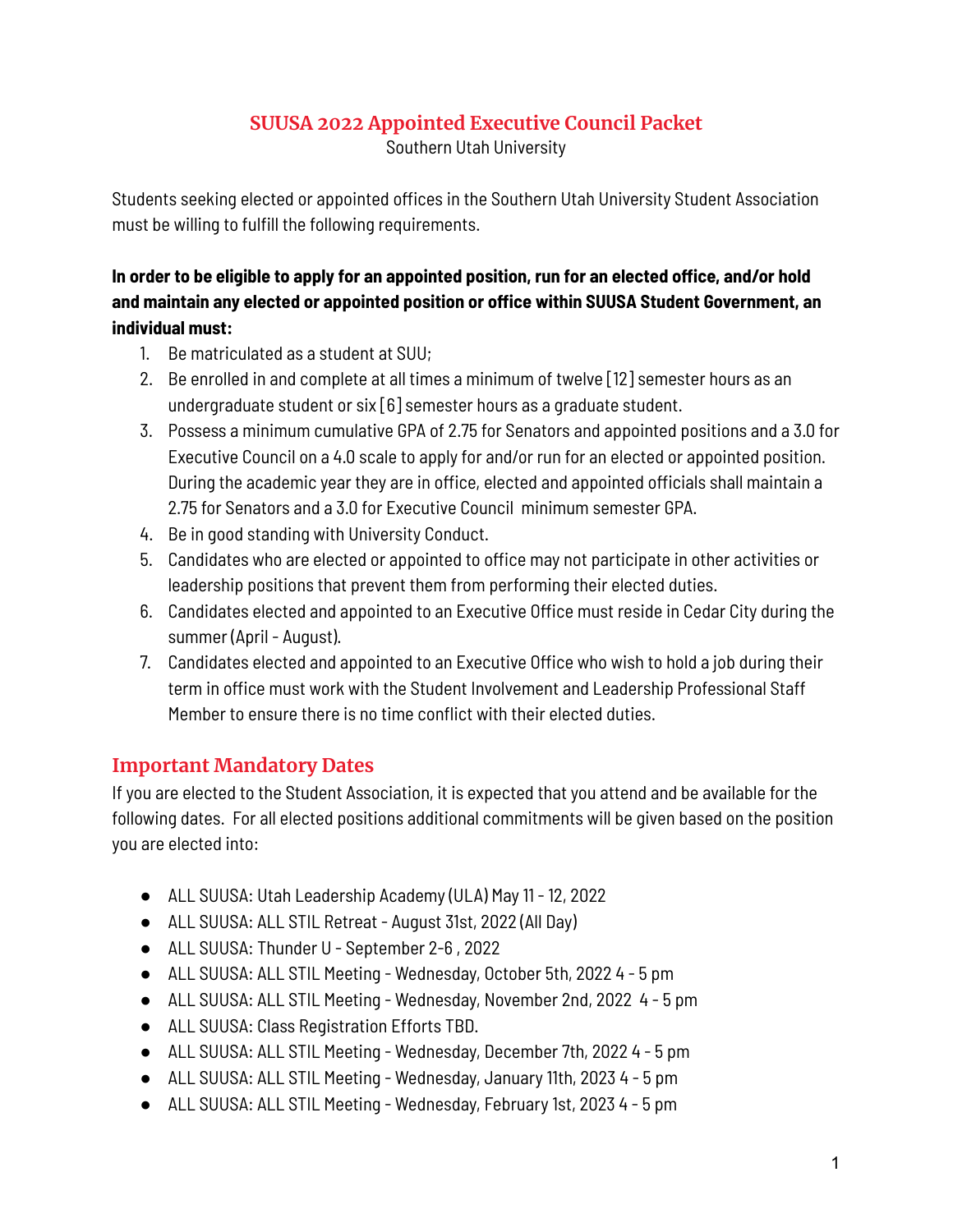- ALL SUUSA: Casino Night Saturday, March 10th, 2023
- ALL SUUSA: Class Registration Efforts TBD
- ALL SUUSA: ALL STIL Meeting Wednesday, April 5th, 2023 4 5 pm

In addition to the all elected position dates listed above the Executive Council must commit to the following dates:

- EC: Black Out Dates (No working) May 2 May 6, 2022
- EC: EC Overnight Retreat May 6 8, 2022
- EC: Black Out Dates (No working) May 9 10, 2022
- EC: EC Bootcamp Week May 16 20, 2022 8:00 am 5:00 pm
- EC: May Weekly Hours, 2022 9 am Noon daily (10 hours weekly)
- EC: June Weekly Hours, 2022 9 am Noon daily (10 hours weekly)
- EC: July Weekly Hours, 2022 9 am Noon daily (10 hours weekly)
- EC: August Weekly, 2022 Hours 9 am Noon daily (10 hours weekly)
- EC: Thunder U September 2-6, 2022 (all day)
- EC: Thunder U January 6-7, 2022 (all day)
- EC: EC Winter Retreat January 7th, 2023 (All Day)
- EC: Fall, 2022 Semesterly Hours (20 hours weekly)
- EC: Spring, 2023 Semesterly Hours (20 hours weekly)
- EC: April, 2023 Transition Retreat and training (tbd)

# **2022 SUUSA Student Appointment Timeline**

- Declaration forms due 2/16 by 5 pm in the STIL Center
- Members from the STIL Center will reach out to you to schedule an interview.

### **Student Leader Expectations**

The following serve as guidelines and expectations that each student involved in the Student Involvement and Leadership Center (STIL) needs to understand and agree to in order to apply and maintain their position within STIL. Additional guidelines and expectations may be placed on the students through Government Branch, Programming Branch, or Marketing Branch.

STIL exists to help all students get involved, make connections, and develop the leadership skills necessary to succeed beyond the classroom and after college. STIL also advocates for and provides a voice to each student to ensure successful and meaningful experiences, both inside and outside the classroom. STIL is dedicated to helping all students find success, retain, and accomplish their goals.

#### **Work Ethic and Purpose:**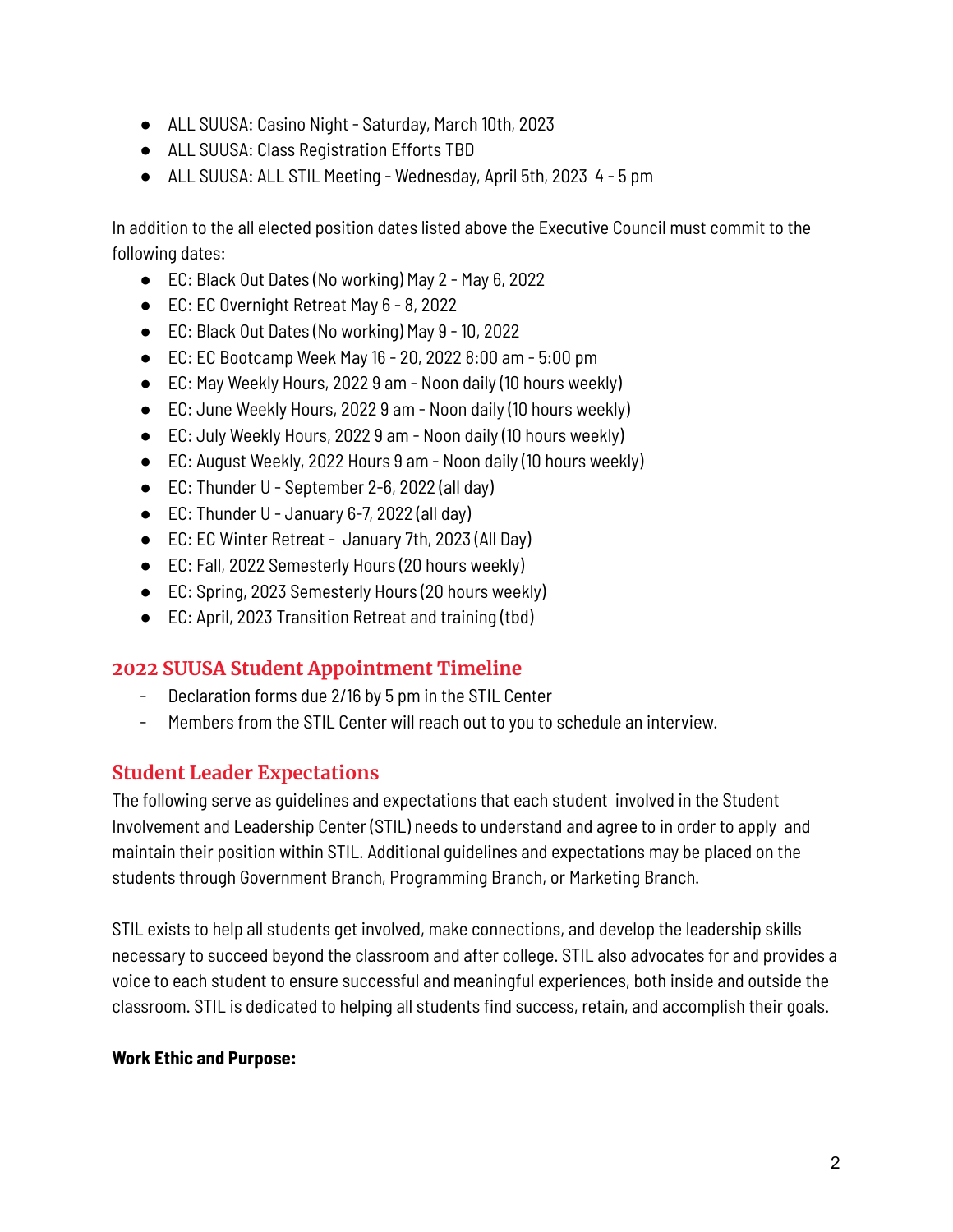- 1. We are here to serve, serve, serve, serve, serve, and serve some more. If you are not interested in serving students, this probably isn't for you.
- 2. We make our decisions based on the following:
	- a. First, what's best for students.
	- b. Second, what's best for SUU
	- c. If we satisfy both of these, we can then ask ourselves:
	- d. Third, what's best for my department/area
	- e. Fourth, what's best for me
	- f. If you are inclined to make your decisions based on what's best for you or your area, working within STIL might not be for you.
- 3. We seek out three random students each day (M-F) to check in on them and to let them know we are here to help. Be ready to get out of your comfort zone.
- 4. We look out for lost students, 'wallflowers', those who are struggling to fit in, and make sure they know they have a friend within STIL.
- 5. We welcome and help every student who enters the STIL center. We will not pass the buck. If we don't know the answer, we will help the student find the answer, even if that means walking them across campus.
- 6. We serve as a team and see things through until they are completed. We have a lot of long days. It is expected that you jump on board even if it is not in your area. We support all areas within STIL.
- 7. We don't clump. It's impossible to get others involved when we only stick to our friends. While it's great to have close friends, we are inclusive of all.
- 8. We support our campus partners with tabling efforts and other initiatives.
- 9. We know and practice the 'SUU Way' in all things speech, behavior, work ethic, service, etc.
- 10. There will be things you may not like doing. Don't complain. Welcome to the real-world.

### **Professionalism and Office Etiquette**

- 1. We respect all other organizations (PA's, ACES, ISA, etc.). We are all one team trying to accomplish the same goal: helping students succeed. Badmouthing, gossiping, backbiting will not be tolerated.
- 2. We communicate, communicate, communicate, and communicate some more. Your advisors and colleagues can't read minds. When something isn't going right, we speak up.
- 3. We understand that grudges can severely damage an organization.
- 4. You are expected to meet with your assigned advisor (at a minimum once a month if you are an EC member and twice a semester for all other leaders).
- 5. We attend Center socials and get-togethers.
- 6. We practice professional email etiquette and follow SUU's email policy; we respond to emails within 24 hours and check emails three times a day.
- 7. We work directly with various offices across campus; therefore, professionalism is expected.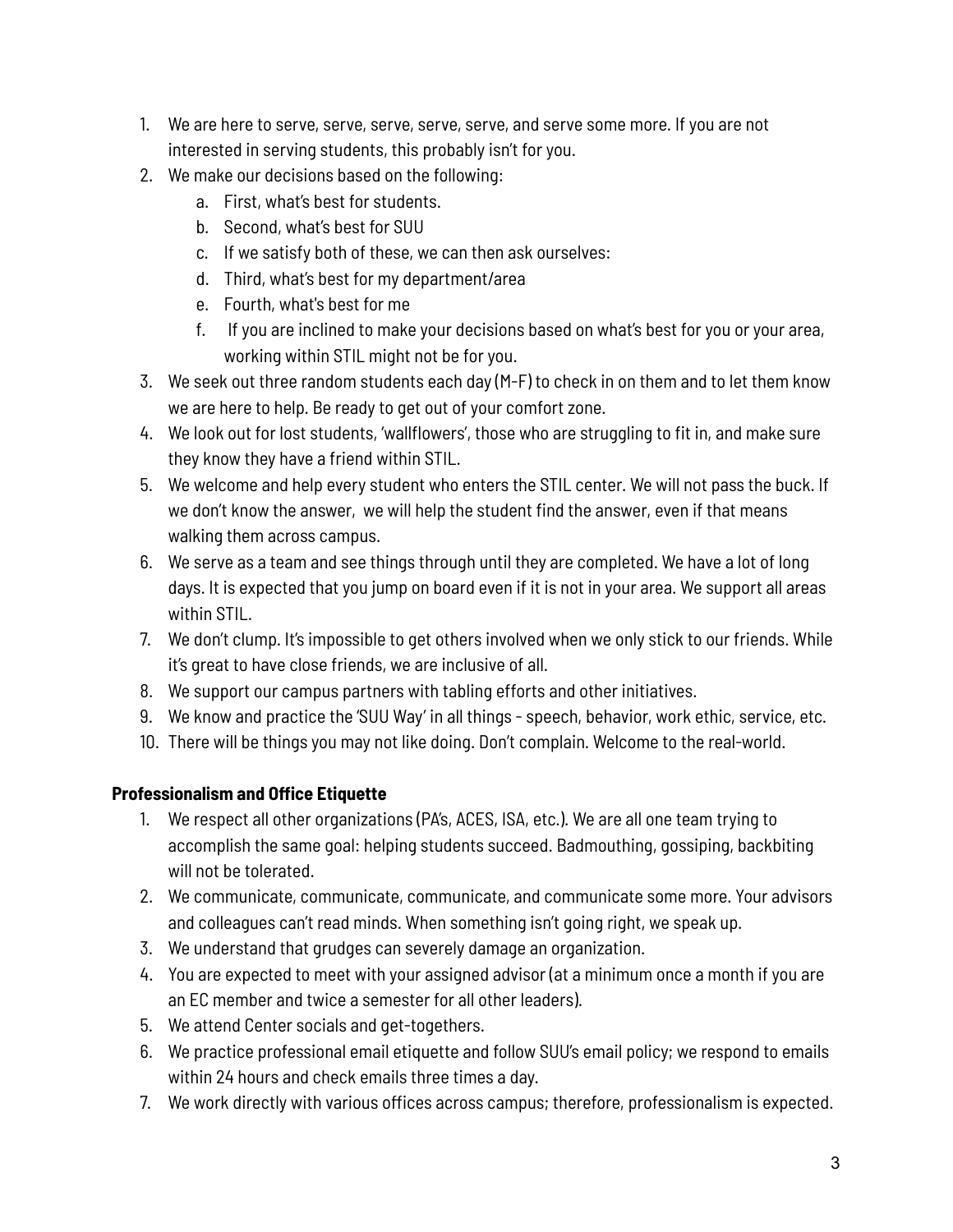- 8. We are present and intentional in all meetings; we put our phones in your pocket/backpack to ensure we are not distracted.
- 9. We understand that not all decisions will be unanimous. Welcome to the real-world. Once your leader/advisor decides, it is expected that you fully support that decision.
- 10. We attend all leadership training, retreats, meetings, ULA, etc.
- 11. We practice the highest level of professionalism. This includes, but is not limited to: not using profanity or inappropriate language, wearing appropriate attire, speaking positively of others, working hard, being honest and demonstrating integrity, etc.
- 12. We respect our space and other spaces around campus. Clean the office and take care of your stuff; clean up after yourself - your peers and staff members in the STIL office are not your personal maids; respect others property; be proactive and clean up messes, even if not your mess.
- 13. We do not tolerate discrimination in any form.
- 14. We know the school fight song and sing along at games.
- 15. We wear SUU red every Friday and wear our polo and name tags on designated days.
- 16. We value honesty. Lying about or stretching the truth about your hours worked, projects performed, tasks accomplished, taking credit for others, etc. will not be tolerated.
- 17. We keep our commitments. If we say we are going to be somewhere, we are there.
- 18. Consistently being tardy will not be tolerated.
- 19. We praise publicly and criticize privately. If there is an issue we have with someone else, we speak in private with them. We do not intentionally hide or withhold information; if the information can help others make better decisions, we share it.
- 20. We practice humility in all that we do.
- 21. We know that we will be privy to special information and should therefore be selective in when, where, to whom we share it. Welcome to leadership.
- 22. We have meetings with purpose; if the meeting can be said in an email, we don't have the meeting. We read each and every email knowing that this is how most of the information will be disseminated. We believe that loyalty is highly important. We are loyal to each other and to SUU; do what you say you are going to do.
- 23. We communicate with each other and especially with your advisors. No one should be left in the dark. Over communication is better than no communication at all.
- 24. We own our mistakes and learn from them.
- 25. We embrace failure. Be ready to fail. Learn to love failing. Try to fail. If we are not failing, we are not trying hard enough. We challenge ourselves to think outside of the box, in the box, around the box, under the box, on top of the box. We are not scared to try new things. We are ready to charter new territory. Into the unknown is where success is found.

#### **Before you start:**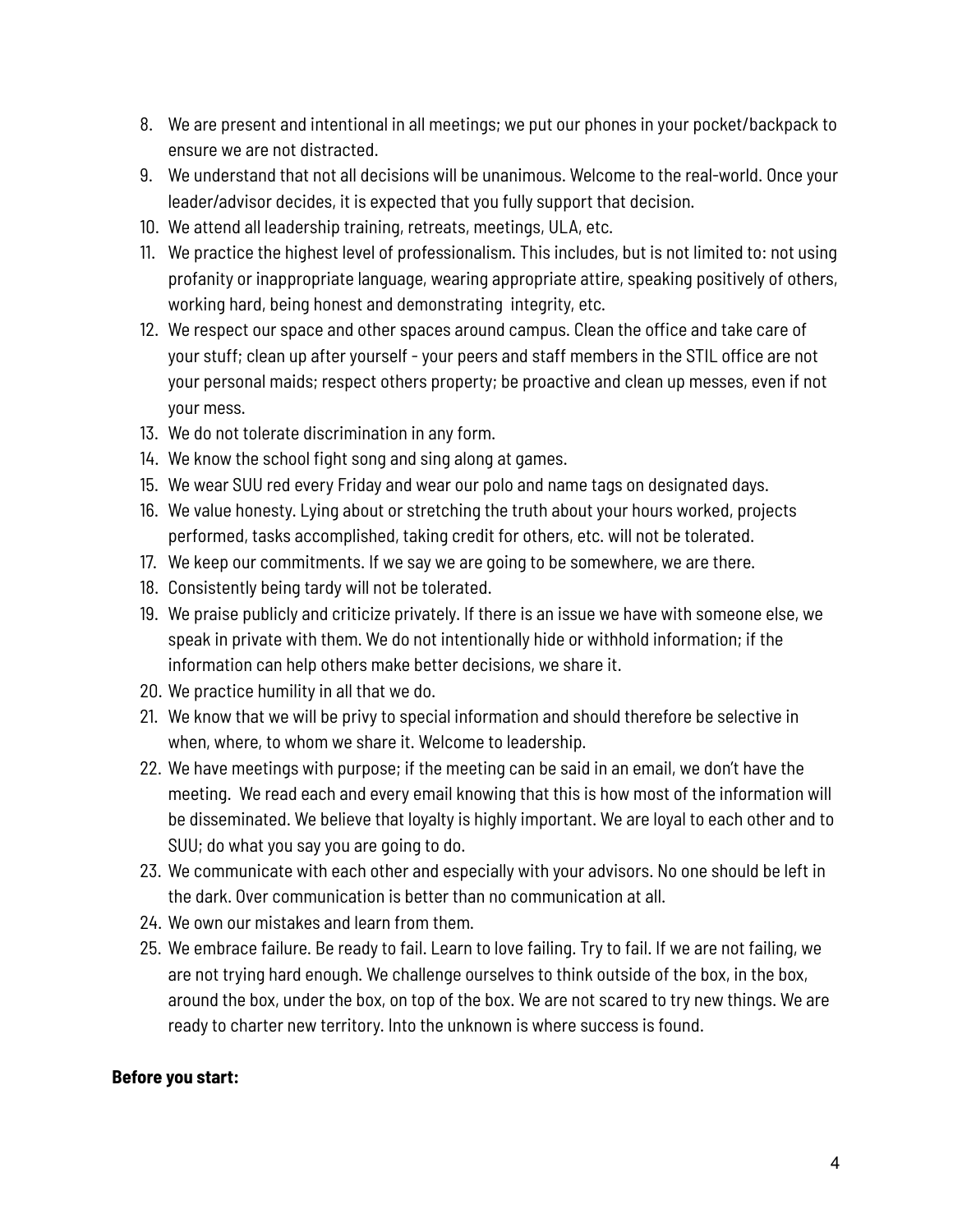1. Please know that there will be online orientation modules, advisor meetings, transition training, checklists, etc. before you fully begin with your position. Be prompt in completing these tasks.

## **2022 SUUSA Activities and Initiatives**

#### **The Center for Student Involvement and Leadership (STIL) has two key groups:**

- 1. **The Student Association** (SUUSA, SPB, Marketing, often collectively referred to as SUUSA). This group comprises of elected and appointed SUU students and is advised by the director and assistant director of STIL.
- 2. **Student Involvement and Leadership**, is responsible for implementing involvement and leadership initiatives and programs across campus. The director and assistant director will hire student Involvement Captains to help with these initiatives and to help SUUSA accomplish their tasks.

### **Below are just a few of the great things the Student Association can be involved with this next year:**

- See through and execute your own campaign platform on which you ran on.
- Represent and advocate the student voice and concerns by serving as a liaison between the student body and administration. This can be done through T-Bird Squawks, meeting with your college representatives (Deans, Department Chairs, etc.), tabling, visiting with students, senate meetings, surveying, etc.
- Serve as the key player for your academic college. Develop and create senator open hours and roaming systems to seek out student input and concerns with colleagues in their college; staffing tables in their buildings, help educate the student body on important dates and upcoming events within your college, sit on committees, etc.
- Serve as the student representation on search committees for the campus at large.
- Sit in on administration meetings to serve as the student voice and advocate for student needs.
- Develop new and support current programming for students who are unsure of their major/exploring their options such as choose your Major Fair, Exploration Workshops, Grad Nights, etc.
- Develop and serve as a visible beacon for student concerns and questions through roving signs during the first weeks of the semester, midterms, finals week, and other retention campaigns and initiatives.
- Support and lead out on class registration pushes, calling campaigns, events, tabling, etc. efforts to ensure all students are educated and supported during class registration.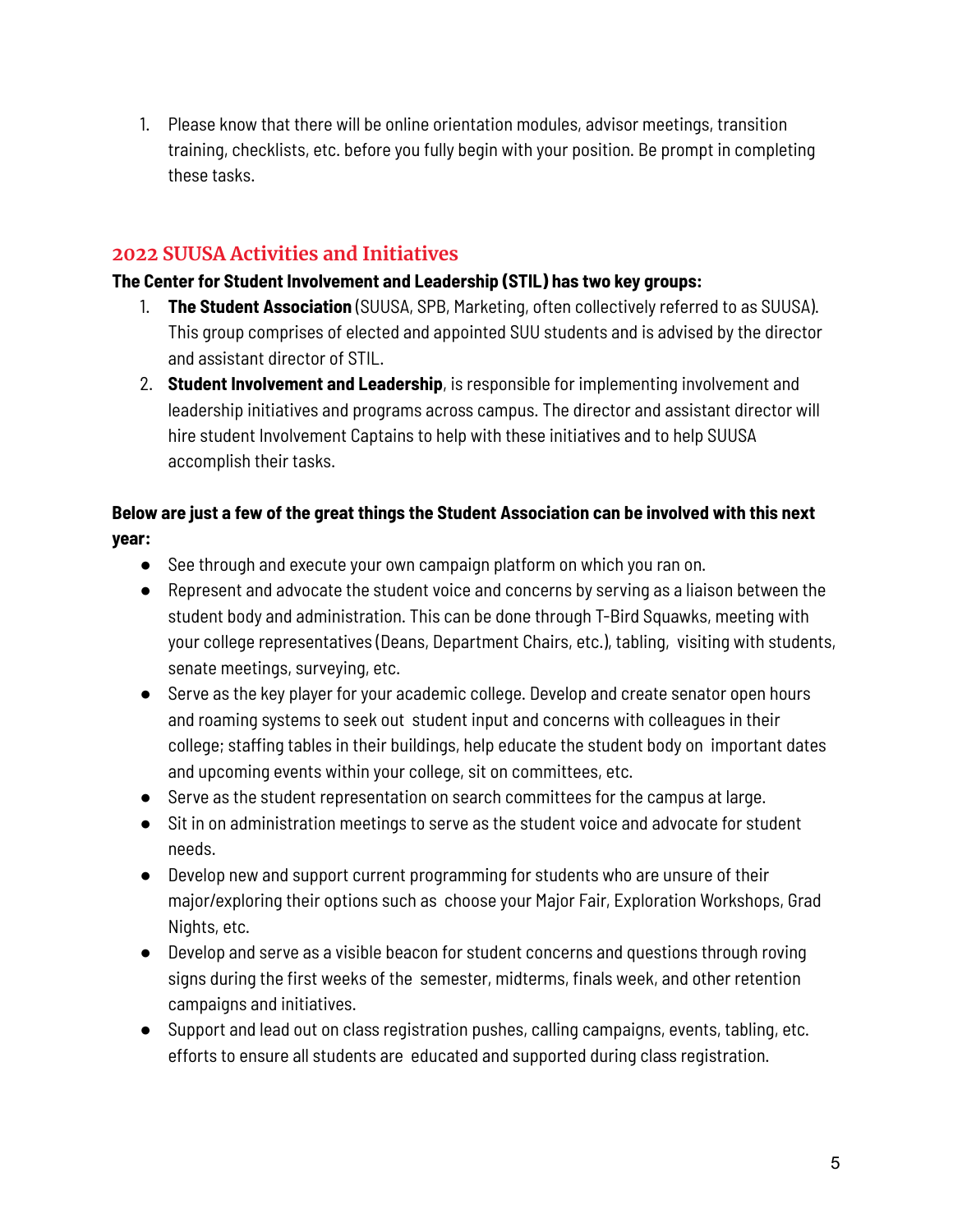- Serve as the expert in your college on class registration. Become a liaison for your academic college for class registration questions and concerns. Calling campaigns per major for registration etc.
- Develop and facilitate all SUUSA Open forums to gauge student concerns and needs.
- Communicate the state of initiatives and updates for the student body through mailers, newsletters, State of SUU events, and other campaigns to be as transparent as possible.
- Serve as the student voice and advocacy on the Student Fee Review Committee to vote on student fees that impact the entire student body at large.
- Create ways to be more visible around campus and at events by supporting other organization's initiatives and activities.
- Serve on university committees or task forces for energy conservation committees, etc.
- Develop and creating the brand of SUUSA
- Define what a student representatives' role is as they serve on the SUUSA senate. Create and facilitate representatives on boarding and training.
- Work with the Student Programming Board to find unique college events and programming for different pockets of students/demographics that are underrepresented.
- Find more ways to be the voice for students and to advocate for them across campus
- Meet regularly with deans and department chairs to discuss specific college issue
- Support and help facilitate the Student Involvement and Leadership Office events such as leadership workshops, connect days, leadership weekends, guest speakers, etc.
- Attend the Student Programming events and look for wallflowers and get them connected with other students.
- Be more visible on campus and walk around campus to connect with at least three students a day.
- Develop and oversee student and club funding requests and the approving process.
- Facilitate and advocate club training and ongoing workshops.
- Support and promote club events and other campus wide initiatives.
- Create and follow through on senate initiatives, presidential initiatives, etc.
- Become cross trained as Involvement Captain.
- Create task committees and side projects that enhance the student experience and request access to the Involvement Captains.
- Partner on planning and facilitating Service Saturday.
- Conduct apartment walks during peaks of the semester to gauge student needs and inform students on upcoming dates and deadlines such as registration.
- Create and facilitate campus meet ups for all upper-class students. Create and facilitate the Meet your Student Reps formally known as Meet your SUUSA) event that connects students to their reps.
- Create and hold open forums for students to voice their current concerns.
- Partner with the First Year Experience Office for Campus Connect events and initiatives.